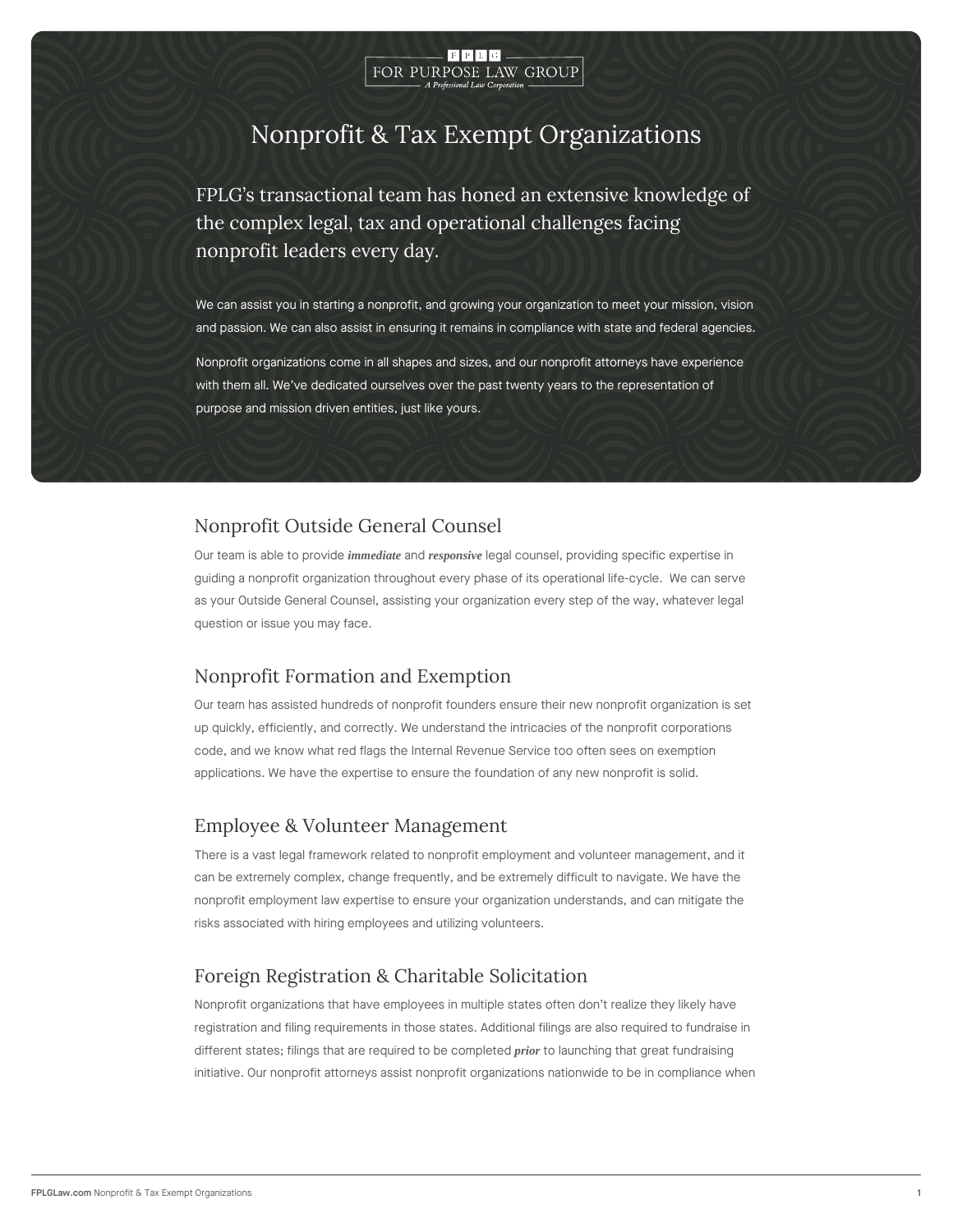

operating over state lines.

## Fundraising & Cause Related Marketing

State charity regulators focus great attention on fundraising activities, specifically c between charities and for-profit fundraisers and companies that promise to donate a their profits to charity. Fundraising registration and annual reporting requirements o complex and inflexible structures that must be followed by both charities and their f partners. FPLG s nonprofit attorneys understand these structures, and can make the understandable and attainable.

## Tax Planning, Analysis & Preparation

Our team can ensure that your organization remains in good standing with the Interna Service, as well as any state taxing agencies and the Attorney General of your state year, on an easy to budget flat-fee basis. This service can bring you peace of mind, charity regulators can derail any organization.

## Nonprofit Governance

Nonprofit board governance includes providing strategic and visionary leadership to organization. Such service includes making policy and strategy decisions, overseeing organizational performance, and ensuring overall accountability of the organization. the intricacies of board governance, and attend many nonprofit board meetings to pro substantive guidance to directors and officers.

## Property Tax Exemption

When a nonprofit organization holds real property in California, many times the property assessed against that property can be abated. FPLG can assist qualified nonprofit or obtain their Organizational Clearance Certificate from the California State Board of I received, FPLG can facilitate gaining property tax exemption with your county assess